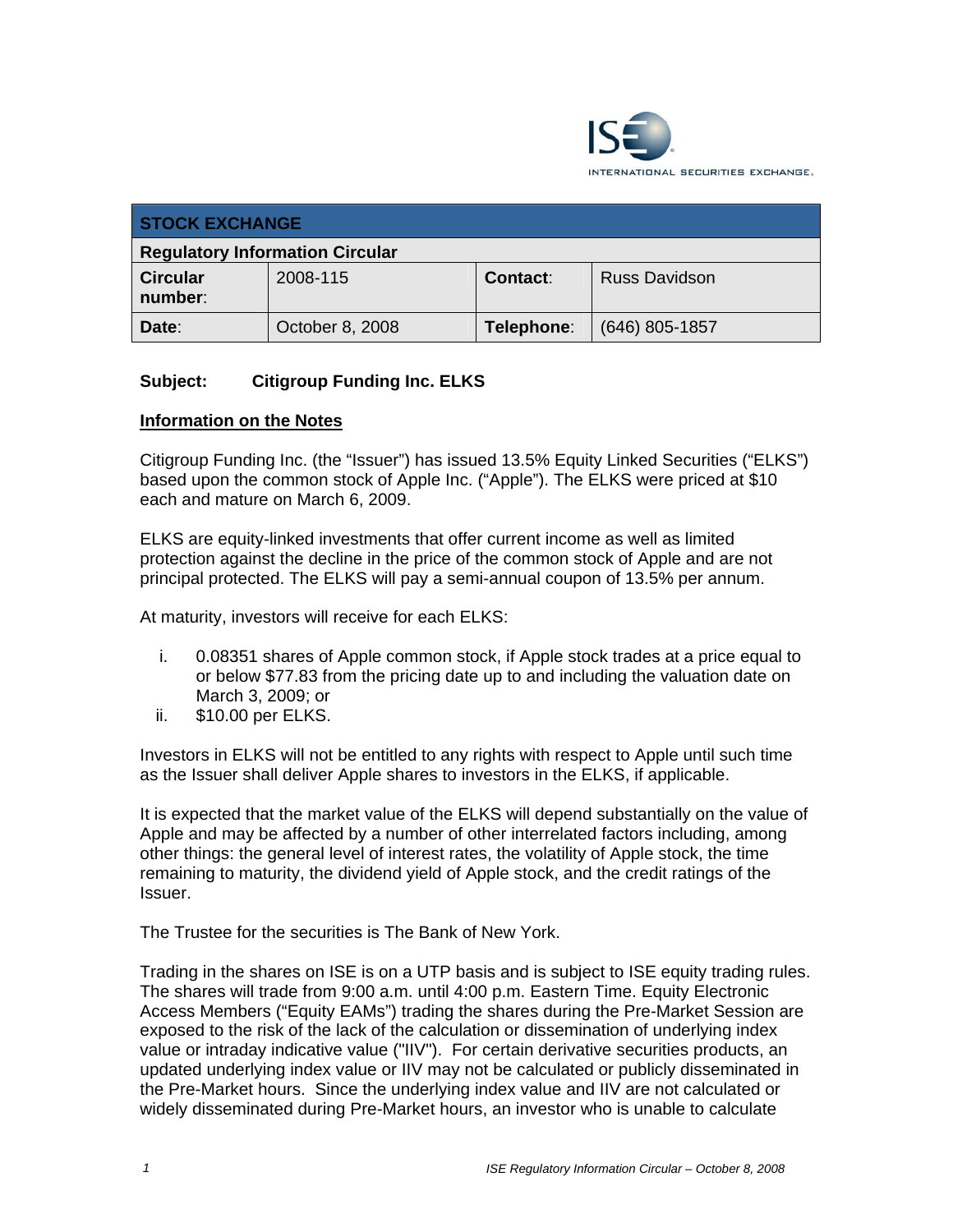implied values for certain derivative securities products during Pre-Market hours may be at a disadvantage to market professionals.

Equity EAMs also should review NASD Notice to Members 03-71 for guidance on trading these products. The Notice reminds members of their obligations to: (1) conduct adequate due diligence to understand the features of the product; (2) perform a reasonable-basis suitability analysis; (3) perform customer-specific suitability analysis in connection with any recommended transactions; (4) provide a balanced disclosure of both the risks and rewards associated with the particular product, especially when selling to retail investors; (5) implement appropriate internal controls; and (6) train registered persons regarding the features, risk and suitability of these products.

**This Regulatory Information Circular is not a statutory Prospectus. Equity EAMs should consult the Trust's Registration Statement, SAI, Prospectus and the Fund's website for relevant information.**